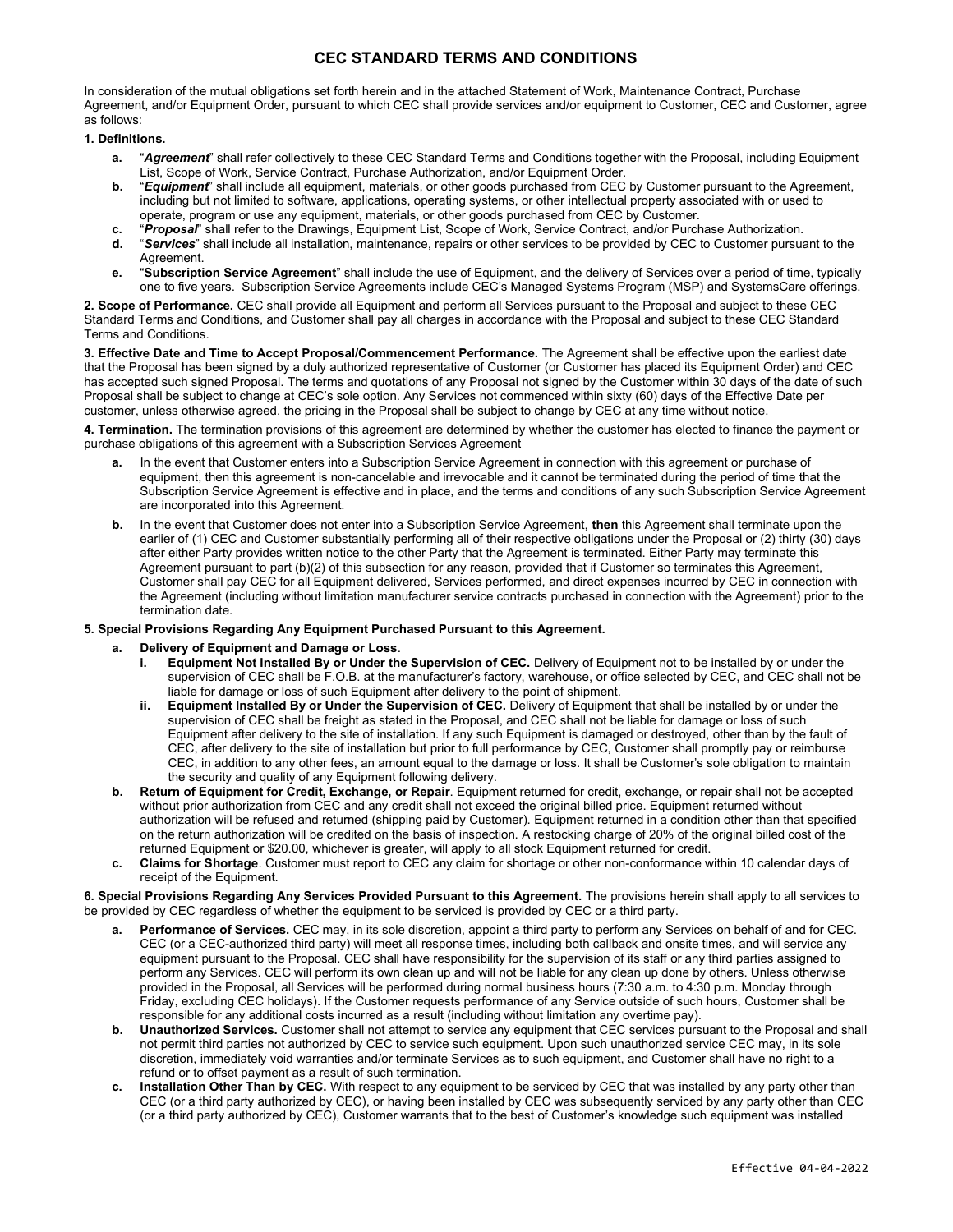according to the manufacturer's specifications and as of the Effective Date of this Agreement such equipment is operating according to the manufacturer's specifications.

- d. Exclusions. Any Services provided by CEC (or a third party authorized by CEC) that are not system-related or not covered by the Proposal, will be billed to Customer at CEC's then current Time and Materials rates. The following are excluded from Services provided pursuant to the Proposal:
	- i. Specific items excluded from standard maintenance Services include non-serviceable and consumable items without limitation: base station antenna; base station transmission lines; base station multi-coupler; tower or tower lighting; external power supply system and/or battery; pager or portable batteries and accessories (speaker mics, etc.); reprogramming of equipment with different parameters; diagnostics to locate external interfering signals; and CCTV video tube.
	- ii. CEC has no responsibility for telephone and network lines, even when used in conjunction with equipment. Upon request and mutual agreement of the Parties, CEC will, at CEC's then current Time and Materials rates, assist the telephone/network company in repairing problems.
	- iii. Any Services required as a result of configuration changes made or attempted by Customer or third parties unauthorized by CEC are excluded from the Agreement.
- Obsolete Equipment. Obsolete Equipment is defined as equipment that is no longer manufactured or for which parts are no longer available from the manufacturer. CEC recommends replacement or removal of any Obsolete Equipment, but will make a reasonable attempt to repair such Obsolete Equipment at Customer's request, provided parts are available. It is Customer's sole responsibility to replace Obsolete Equipment.
- f. Third Party Alarm Monitoring Services. Any such alarm monitoring services shall be provided by a separate agreement with a company or companies which furnish alarm monitoring services. CEC has no responsibility or liability with respect to any alarm monitoring services, and Customer releases and discharges CEC with respect to any and all alarm monitoring services.

#### 7. Payment and Taxes.

- Payment. Any Equipment purchased and Services performed pursuant to this Agreement shall require a deposit of 40% of the total order, due at the time Customer places such order. Progress billing will apply throughout the project and such invoices shall be paid within 30 days of the date of any invoice for such order. Payment shall be due in full within 30 days of the date of any invoice for any Services. CEC reserves the right to require full payment prior to time of performance (or to otherwise alter the terms of payment).
- b. Delinquency. If Customer fails to pay any amounts due within 30 days of its due date, Customer shall be charged interest at a rate of 1.5% per month (or any part thereof) on the outstanding principle, until such principle and any accrued interest is paid. CEC reserves the right to apply any payments first towards outstanding interest. If Customer is 60 days or more delinquent in its payment, such delinquency may, in CEC's sole discretion, be considered a material breach hereunder and CEC may either suspend performance until Customer becomes current or terminate this Agreement (neither of which shall affect any other rights or remedies available to CEC). If Customer is 90 days or more delinquent, CEC may, upon 30 days notice, remove from Customer's premises all Equipment listed on the Proposal, provided further that if CEC chooses such removal, CEC shall not be obligated to restore Customer's premises to their original condition. Customer shall pay all costs and expenses of collection (or removal of Equipment) pursuant to this subsection, including attorneys' fees or collection agency's fees, out-of-pocket expenses, labor (including without limitation those assessed for removal), and interest. Customer shall receive credit for any removed Equipment pursuant to the provision herein regarding Return of Equipment.
- c. Taxes. Any and all taxes, except income taxes, imposed or assessed by reason of this Agreement or its performance, including but not limited to sales or use taxes, shall be paid by Customer and shall be included in the invoices. Those agencies or businesses that do not pay sales tax must submit their exempt or resale number.
- d. Payment Processing Surcharge. CEC will apply a surcharge to any credit card payments to cover the fees imposed by credit card companies.
- e. Supply Chain Surcharge. At CEC's discretion, CEC may apply Manufacturer and/or Distributor initiated surcharge(s) to any equipment order.

8. Amendments. If circumstances change so as to affect, or the Parties agree to changes affecting, the scope of performance, the parties shall make any necessary equitable adjustment in the price, delivery schedule, or both, and amend this Agreement to reflect such changes in a change order or other writing signed by authorized representatives of both Parties and referencing this Agreement. The Parties may otherwise amend this Agreement, including without limitation these Terms and Conditions, only by written agreement signed by an authorized agent of each party.

9. Warranties. CEC provides the following SOLE and EXCLUSIVE warranties to the Customer. The terms of the warranties under this Section shall survive the termination of this Agreement.

- Warranty for Any Equipment Provided Pursuant to Proposal. The Equipment provided by CEC to Customer pursuant to the Proposal will be covered only by the manufacturer's warranty for such Equipment, which CEC shall provide to Customer. EXCEPT AS WARRANTED BY THE MANUFACTURER AND ONLY TO THE EXTENT EXPRESSLY PROVIDED BY MANUFACTURER'S WARRANTY, EQUIPMENT CUSTOMER PURCHASES PURSUANT TO THE PROPOSAL IS PROVIDED "AS IS." CEC DISCLAIMS ALL EXPRESS OR IMPLIED WARRANTIES, INCLUDING, BUT NOT LIMITED TO, ALL WARRANTIES OF MERCHANTABILITY AND FITNESS FOR A PARTICULAR PURPOSE. Customer waives any right to assert any breach of warranty against CEC and agrees that its sole and exclusive remedy for any breach of warranty with respect to any Equipment shall be against the manufacturer of such Equipment. Any equipment installed by CEC in the course of performing the Work hereunder shall only carry such warranty as is provided by the manufacturer thereof, which CEC hereby assigns to Customer without recourse to CEC. Upon request of Customer, CEC will use commercially reasonable efforts to assist Customer in enforcing any such third-party warranties. This warranty excludes remedy for damage or defect caused by abuse, modifications not executed by CEC, improper or insufficient maintenance, improper operation, or normal wear and tear under normal usage. NO FURTHER WARRANTIES OR GUARANTIES, EXPRESS OR IMPLIED, ARE MADE WITH RESPECT TO ANY GOODS OR SERVICES PROVIDED UNDER THIS AGREEMENT, AND ANY IMPLIED WARRANTIES OF MERCHANTABILITY OR FITNESS FOR A PARTICULAR PURPOSE ARE EXPRESSLY DISCLAIMED.
- Warranty for Any Services Provided Pursuant to Proposal. CEC warrants its workmanship for the life of the installation pursuant to the Proposal. THE WARRANTY SET FORTH HEREIN IS CEC'S SOLE WARRANTY FOR SERVICES PROVIDED UNDER THIS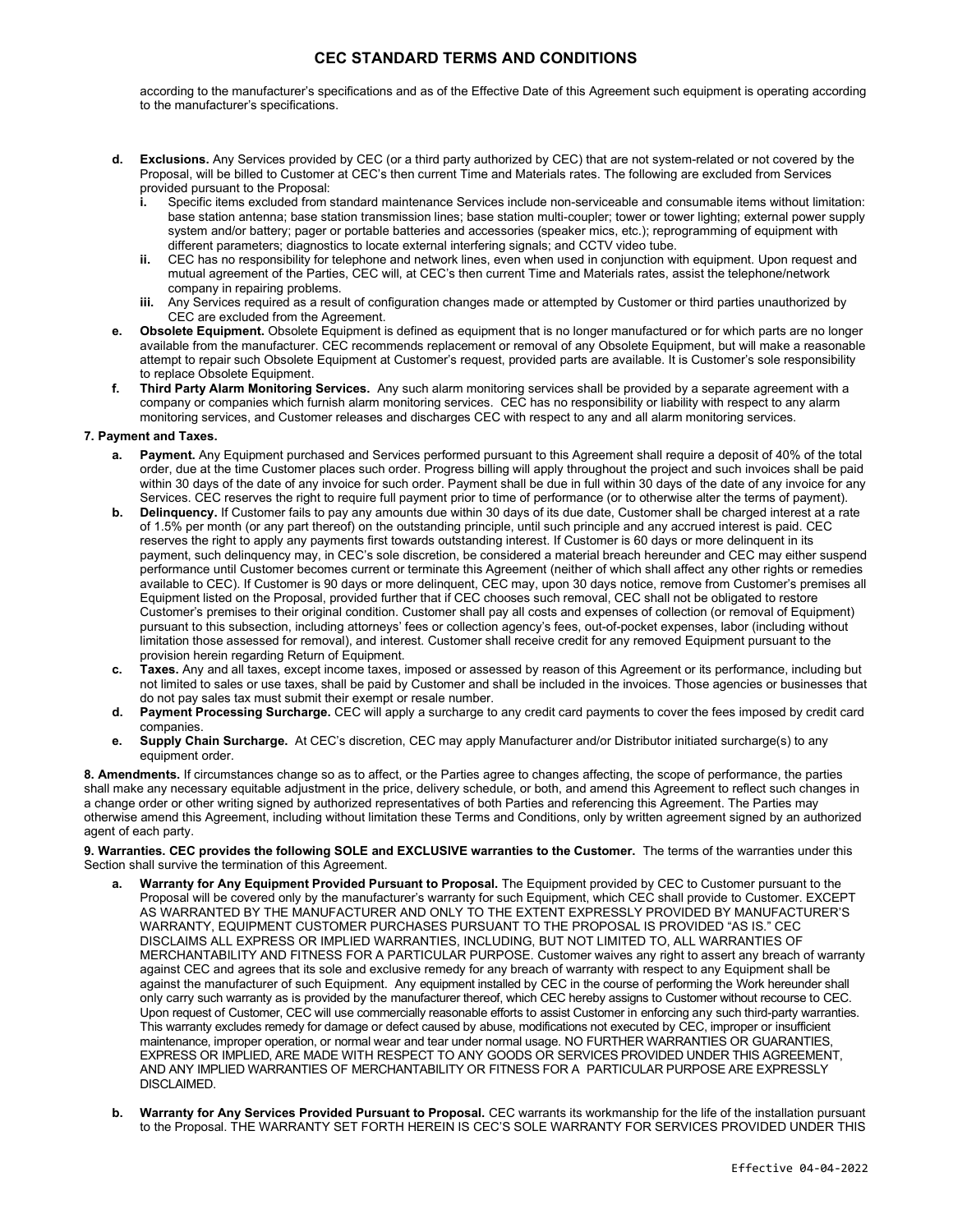AGREEMENT AND IS IN LIEU OF ANY AND ALL OTHER WARRANTIES WHETHER WRITTEN OR ORAL, EXPRESSED OR IMPLIED, STATUTORY OR OTHERWISE INCLUDING BUT NOT LIMITED TO ANY WARRANTY OF MERCHANTABILITY OR FITNESS FOR A PARTICULAR PURPOSE. Customer agrees that its sole and exclusive remedy for any breach of the warranty provided in this Section 9(b) shall be to require CEC (or a third party authorized by CEC) to re-perform the Services that are the subject of such breach to the standards agreed to in this Agreement and at no additional cost to Customer. The warranty provided herein excludes abuse, modification, improper maintenance or operation, normal wear and tear under normal usage and is void after any party (other than CEC or a third party authorized by CEC) provides repairs or services. NO FURTHER WARRANTIES OR GUARANTIES, EXPRESS OR IMPLIED, ARE MADE WITH RESPECT TO ANY GOODS OR SERVICES PROVIDED UNDER THIS AGREEMENT, AND ANY IMPLIED WARRANTIES OF MERCHANTABILITY OR FITNESS FOR A PARTICULAR PURPOSE ARE EXPRESSLY DISCLAIMED.

- c. Under no circumstances will CEC's liability to Customer exceed the amounts paid by Customer under this Agreement for the amount of the total fees. IN NO EVENT SHALL SELLER OR CUSTOMER BE LIABLE TO THE OTHER FOR ANY SPECIAL, CONSEQUENTIAL, INCIDENTAL, INDIRECT OR EXEMPLARY DAMAGES INCLUDING, BUT NOT LIMITED TO, LOSS OF PROFIT OR REVENUES, LOSS OF USE OF THE EQUIPMENT OR ANY ASSOCIATED EQUIPMENT, COST OF CAPITAL, COST OF SUBSTITUTE GOODS, FACILITIES, SERVICES OR REPLACEMENT POWER, DOWNTIME COSTS OR CLAIMS OF CUSTOMER'S CLIENTS, IF ANY, FOR SUCH DAMAGES. THE WARRANTY SET FORTH IN PARAGRAPH 9 ABOVE IS SELLER'S SOLE WARRANTY UNDER THIS AGREEMENT AND IS IN LIEU OF ANY AND ALL OTHER WARRANTIES WHETHER WRITTEN OR ORAL, EXPRESSED OR IMPLIED, STATUTORY OR OTHERWISE INCLUDING, BUT NOT LIMITED TO, ANY WARRANTY OF MERCHANTABILITY OR FITNESS FOR A PARTICULAR PURPOSE.
- d. THE WARRANTY PROVIDED BY THE MANUFACTURER IS THE SOLE WARRANTY FOR SOFTWARE, OPERATING SYSTEMS, APPLICATIONS OR OTHER INTELLECTUAL PROPERTY PROVIDED UNDER THIS AGREEMENT AND THE MANUFACTURER'S WARRANTY IN LIEU OF ANY AND ALL OTHER WARRANTIES WHETHER WRITTEN OR ORAL, EXPRESSED OR IMPLIED, STATUTORY OR OTHERWISE INCLUDING BUT NOT LIMITED TO ANY WARRANTY OF MERCHANTABILITY OR FITNESS FOR A PARTICULAR PURPOSE. THE MANUFACTUER'S WARRANTY OF SOFTWARE, OPERATING SYSTEMS, APPLICATIONS OR INTELLECTUAL PROPERTY RIGHTTS, IF ANY, IS THE CUTOMER'S SOLE WARRANTY ACQUIRED UNDER THIS AGREEMENT AND IS IN LIEU OF ANY AND ALL OTHER WARRANTIES WHETHER WRITTEN OR ORAL, EXPRESSED OR IMPLIED, STATUTORY OR OTHERWISE INCLUDING, BUT NOT LIMITED TO, ANY WARRANTY OF MERCHANTABILITY OR FITNESS FOR A PARTICULAR PURPOSE.

10. Limitation of Liability. The total liability of CEC, including its affiliates, agents, officers, directors, employees, vendors, subcontractors, or suppliers, for all direct or indirect claims of any kind for any loss, cost, expense, liabilities, or damage, whether in contract, warranty (subject to the limitations set for the in Section 9 hereof), tort (including without limitations negligence), strict liability, equity or otherwise, directly or indirectly arising out of, connected with, or resulting from the performance or non-performance of this Agreement or from the furnishing of any Equipment or Services pursuant to this Agreement shall not exceed the total amount paid by Customer under this Agreement. IN NO EVENT, WHETHER AS A RESULT OF BREACH OF CONTRACT, WARRANTY, TORT (INCLUDING NEGLIGENCE OR INFRINGEMENT), STRICT LIABILITY, EQUITY, OR OTHERWISE, SHALL CEC OR ITS AFFILIATES, AGENTS, OFFICERS, DIRECTORS, EMPLOYEES, VENDORS, SUBCONTRACTORS OR SUPPLIERS, BE DIRECTLY OR INDIRECTLY LIABLE FOR ANY SPECIAL, CONSEQUENTIAL, INCIDENTAL, INDIRECT OR EXEMPLARY DAMAGES. The terms of this Section shall apply notwithstanding any other provisions of this Agreement and shall survive the termination of this Agreement.

- NO MONITORING SYSTEM LIABILITY OR RESPONSIBILITY: CEC shall have no liability or responsibility to Customer or any other persons or entities with respect to any monitoring services related to or arising in connection with this Agreement. Customer hereby waives, discharges, releases and disclaims any right, claim, or theory of recovery, any loss, cost, expense, liabilities, or damage, whether in contract, warranty (subject to the limitations set for the in Section 9 hereof), tort (including without limitations negligence), strict liability, equity or otherwise, directly or indirectly arising out of, connected with, any monitoring services related to this Agreement and waives, discharges, releases and disclaims any liability or potential liability of CEC for any monitoring services provided by any person or entity.
- b. NO CYBER SECURITY LIABILITY OR RESPONSIBIITY: CEC shall have no liability or responsibility to Customer or any other persons or entities with respect to any cyber security, breach of cyber security, data breach, hacking, phishing, compromise, ransomware or other similar breach, failure claim, loss, or expense related to or arising in connection with this Agreement or any equipment furnished under it. Customer hereby waives, discharges, releases and disclaims any right, claim, or theory of recovery, any loss, cost, expense, liabilities, or damage, whether in contract, warranty (subject to the limitations set for the in Section 9 hereof), tort (including without limitations negligence), strict liability, equity or otherwise, directly or indirectly arising out of, connected with any cyber security, breach of cyber security, hacking, phishing, compromise, ransomware or other similar breach, failure claim, loss, or expense related to this Agreement and waives, discharges, releases and disclaims any liability or potential liability of CEC for any claims, losses, expense, acts, omissions, liabilities or damages.

#### 11. Insurance.

- At a minimum, Customer shall maintain insurance on all real property where any Equipment is installed or CEC is performing any Services, and such insurance shall be for the full replacement cost of such real property. Customer waives all rights against CEC and CEC's officers, directors, partners, employees, agents, and other consultants and subcontractors for all losses and damages caused by, arising out of or resulting from any of the perils or causes of loss covered by such insurance policy. Customer waives all rights against CEC and CEC's officers, directors, partners, employees, agents, and other consultants and subcontractors for loss due to business interruption, loss of use, or other consequential loss extending beyond direct physical loss or damage to Customer's property caused by, arising out of or resulting from fire or other peril whether or not insured by Customer.
- b. Any insurance policy maintained by Customer as described in Section 11(a) shall contain provisions to the effect that in the event of payment of any such loss, damage, or consequential loss, the property insurer will have no rights of recovery against CEC or CEC's officers, directors, partners, employees, agents, and other consultants and subcontractors.
- Title to the Work, including any materials comprising the Work, shall pass to Customer as the Work is completed and the materials are incorporated into the Work at Customer's site. If materials are earlier stored on Customer's site pursuant to agreement between Customer and CEC, title with respect to such materials shall pass to Customer upon delivery to Customer site.